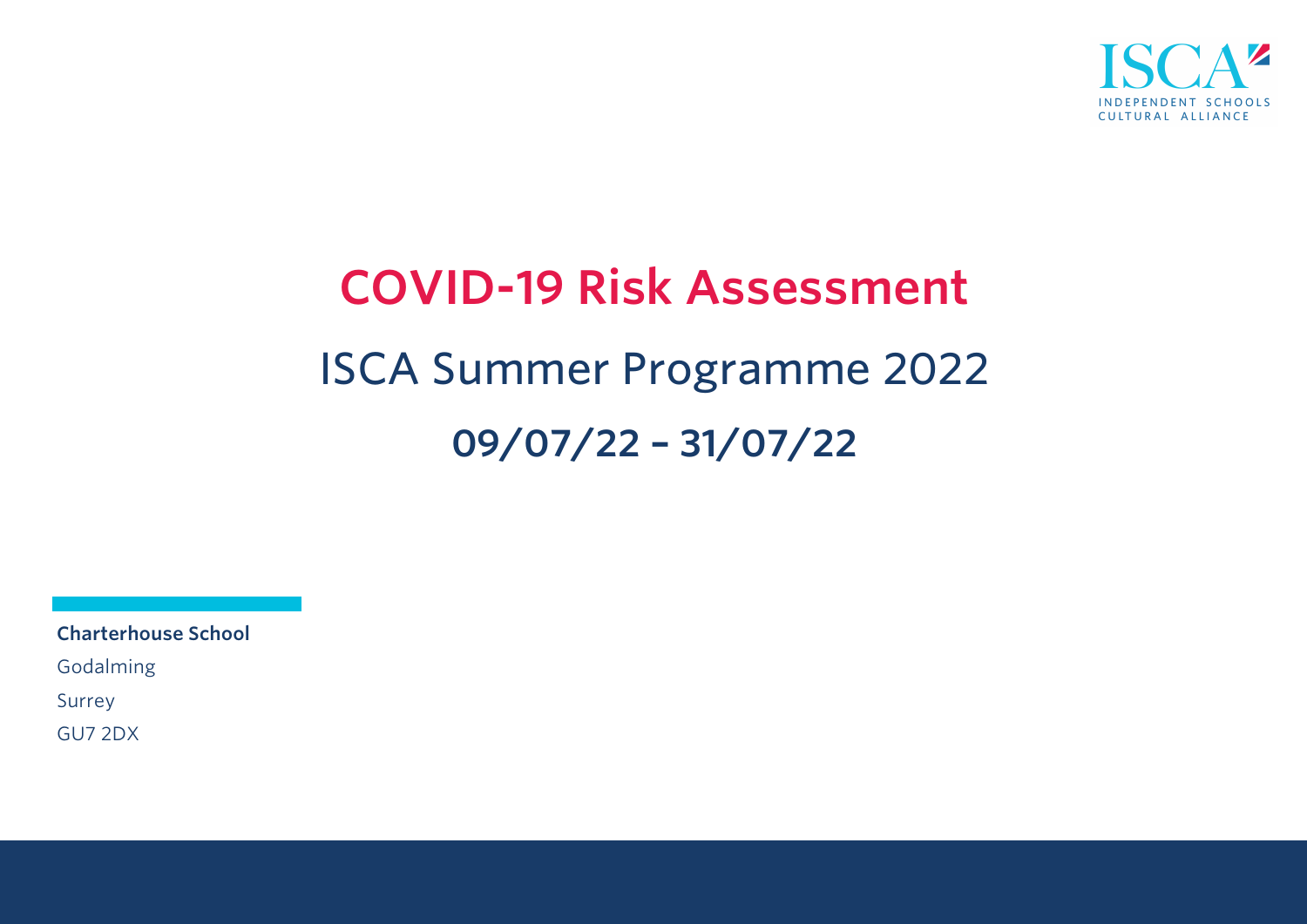For 40 years we have prided ourselves on providing an exceptional experience for students and their families. To provide you with peace of mind, we have put together a package of measures to minimise the risk of COVID-19 transmission when your child joins us on the ISCA Summer Programme.

As you are aware, the situation is dynamic in the UK, meaning guidance constantly evolves and changes in line with the scientific data. The guidance and measures outlined here has been prepared so that we could deliver our programme within current COVID-19 mitigation requirements. Please be assured that we shall carefully respond to the latest government guidance, and prioritise the wellbeing, safety and learning of all students and staff at all times throughout the programme.

Thank you again for all of your support,

Luke, Freya and the ISCA Team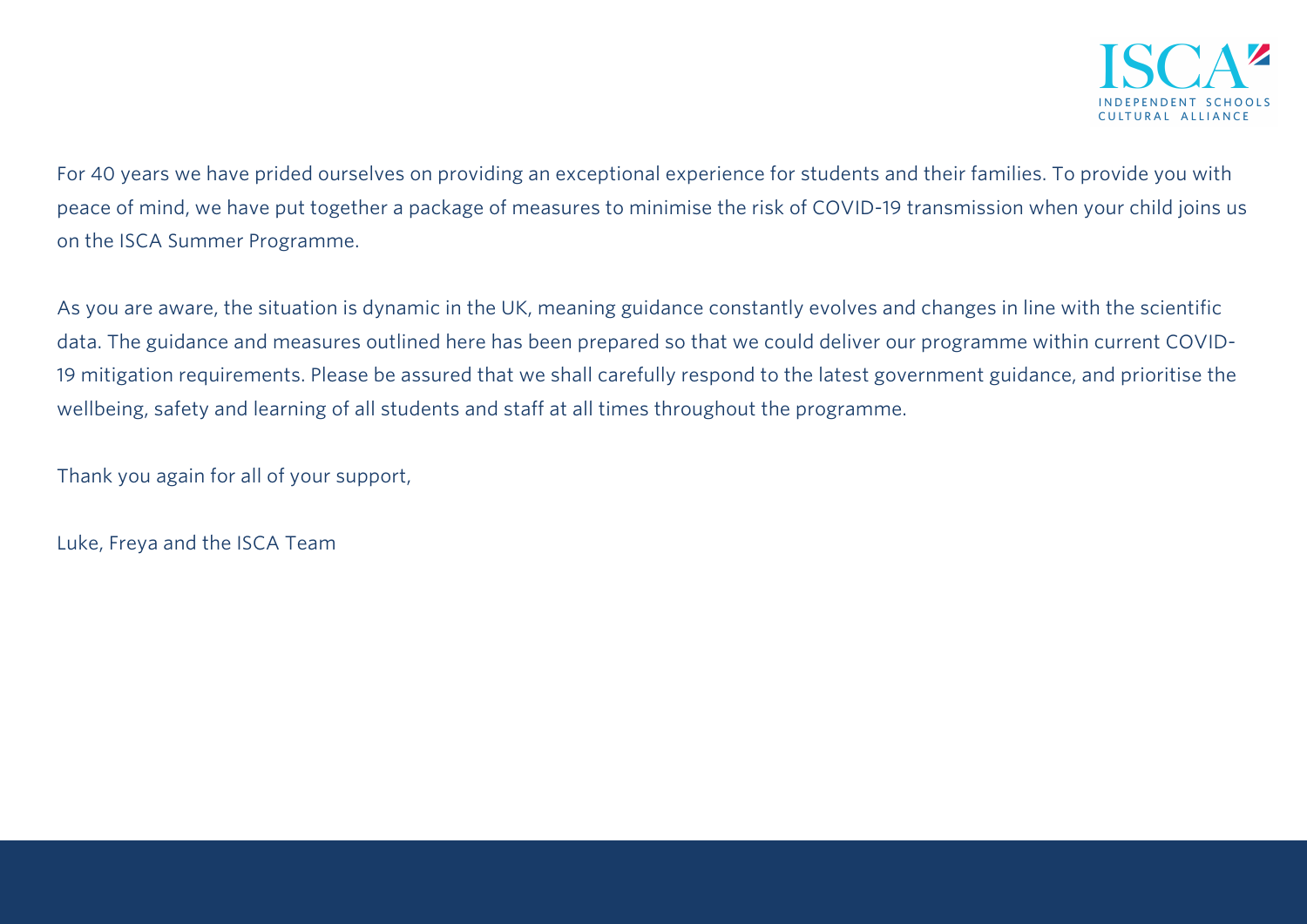# **Risk Ranking**



The following quantitative method has been designed as a measure of the total risk evident:

**RISK = LIKELIHOOD OF OCCURANCE AND SEVERITY OF RISK** 

| <b>Likelihood of Risk</b> |                  |                |              |             |
|---------------------------|------------------|----------------|--------------|-------------|
| Improbable<br>1.          | 2. Remote        | 3. Occasional  | 4. Probable  | 5. Frequent |
| <b>Severity of Risk</b>   |                  |                |              |             |
| Negligible<br>1.          | 2. Marginal      | 3. Critical    | 4. Severe    |             |
| <b>Overall Risk</b>       |                  |                |              |             |
| Low Risk                  | 2. Moderate Risk | 3. Medium Risk | 4. High Risk |             |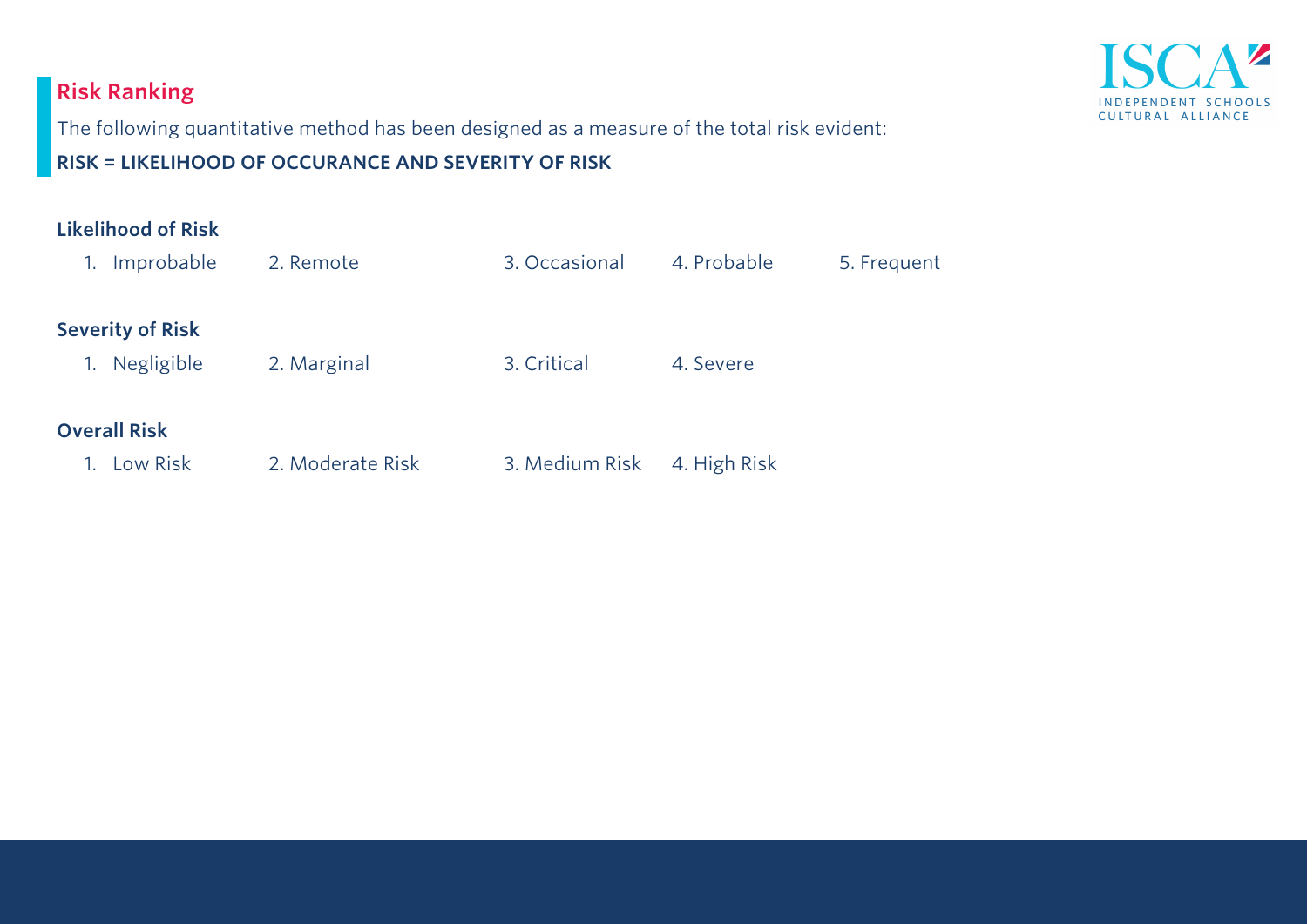

# **Risk Assessment: Flights**

| <b>Hazard</b>   | Who is     | <b>Control Measures</b>                                                                         | Likelihood | <b>Severity</b> | <b>Overall</b> |
|-----------------|------------|-------------------------------------------------------------------------------------------------|------------|-----------------|----------------|
|                 | affected?  |                                                                                                 | of Risk    | of Risk         | <b>Risk</b>    |
| COVID-19        | All        | Nearer the time of departure, ISCA will make a decision on whether everyone will<br>$\bullet$   |            |                 |                |
| Transmission    | members of | need to take an antigen test before departure. This is dependent on the requirements            |            |                 |                |
| in the airport, | party      | of transit countries.                                                                           |            |                 |                |
| on the plane    |            | We recommend that everyone should wear face coverings on the aeroplane and in<br>$\bullet$      |            |                 |                |
| and on arrival  |            | the airport. However, it is not a requirement to wear a face covering on the flight to          |            |                 |                |
| into the UK     |            | enter the United Kingdom.                                                                       |            |                 |                |
|                 |            | It is recommended face coverings are changed regularly throughout the journey.<br>$\bullet$     |            |                 |                |
|                 |            | Physical distancing between passengers who travel on an aeroplane is not required,<br>$\bullet$ |            |                 |                |
|                 |            | but it remains important to be cautious and exercise personal responsibility when               |            |                 |                |
|                 |            | moving around the airport. Participants should be supported to understand that,                 |            |                 |                |
|                 |            | where possible, it is safer to keep a distance from other people.                               | 2          | 3               | 2              |
|                 |            | Airlines have implemented important mitigations including: ventilation and improved             |            |                 |                |
|                 |            | cleaning regimes including regular and thorough cleaning of surfaces between                    |            |                 |                |
|                 |            | flights.                                                                                        |            |                 |                |
|                 |            | Prior to the trip, ISCA will encourage students to wash their hands regularly<br>$\bullet$      |            |                 |                |
|                 |            | throughout the flight, especially before/after eating and after going to the toilet.            |            |                 |                |
|                 |            | Where hand washing is not possible, hand sanitiser should be used regularly<br>$\bullet$        |            |                 |                |
|                 |            | throughout the journey, in particular before/after eating and after performing any              |            |                 |                |
|                 |            | tasks that involve touching a surface that may have been touched by someone else.               |            |                 |                |
|                 |            | Hand sanitising will be recommended for everyone after they disembark from the<br>$\bullet$     |            |                 |                |
|                 |            | aeroplane.                                                                                      |            |                 |                |
|                 |            | All staff and the majority of students will be vaccinated against COVID-19.<br>$\bullet$        |            |                 |                |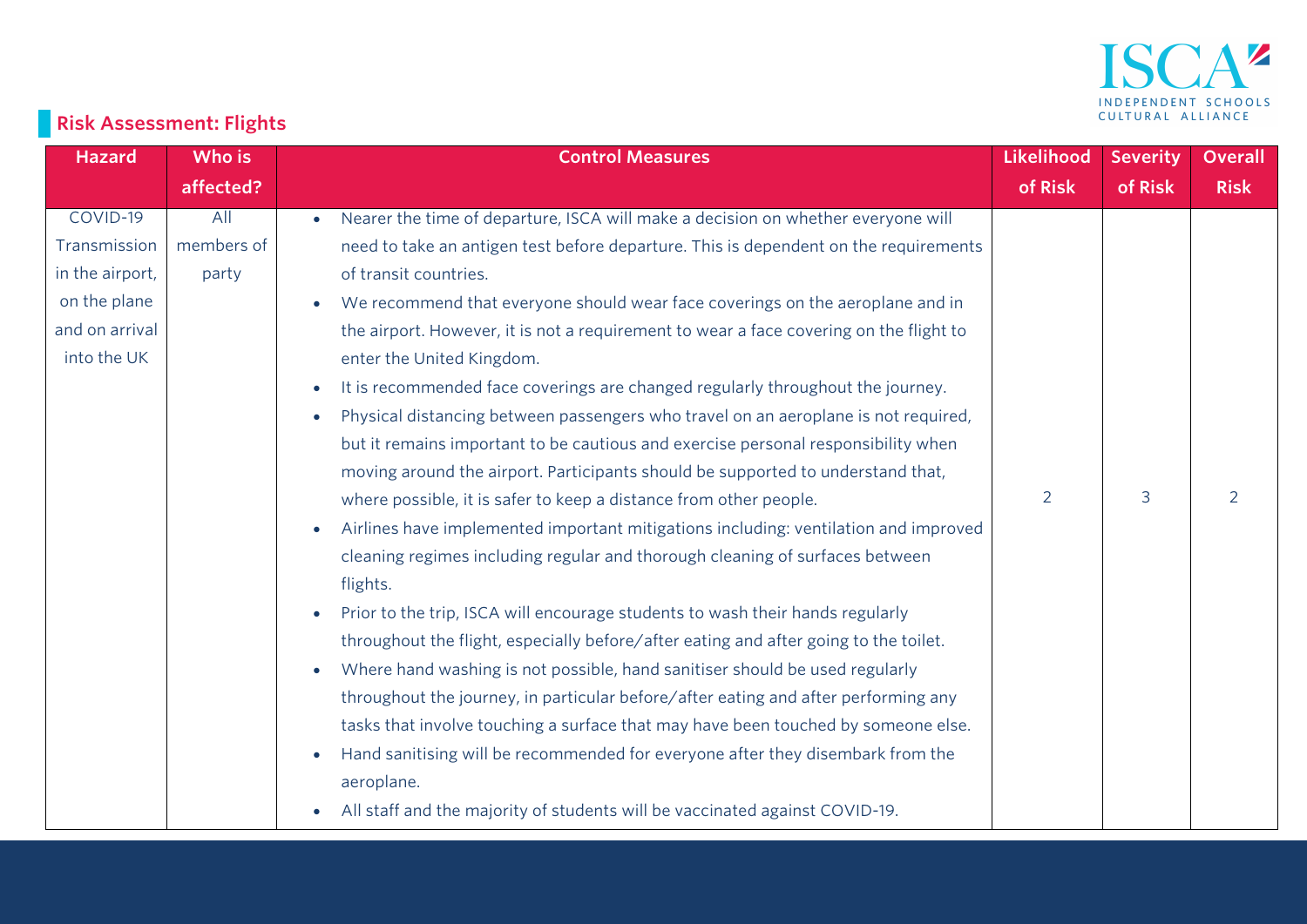## **Risk Assessment: Arrival at London Heathrow Airport or London Gatwick Airport**

## V INDEPENDENT SCHOOLS CULTURAL ALLIANCE

| Hazard       | Who is     | <b>Control Measures</b>                                                               | Likelihood Severity |         | Overall     |
|--------------|------------|---------------------------------------------------------------------------------------|---------------------|---------|-------------|
|              | affected?  |                                                                                       | of Risk             | of Risk | <b>Risk</b> |
| COVID-19     | All        | Hand sanitiser stations and handwashing facilities are located throughout the airport |                     |         |             |
| Transmission | members of | for students and staff to use on arrival.                                             |                     |         |             |
|              | party      |                                                                                       |                     |         |             |

#### **Risk Assessment: Arrival at the campus**

| <b>Hazard</b> | Who is     | <b>Control Measures</b>                                                                               | Likelihood | <b>Severity</b> | <b>Overall</b> |
|---------------|------------|-------------------------------------------------------------------------------------------------------|------------|-----------------|----------------|
|               | affected?  |                                                                                                       | of Risk    | of Risk         | <b>Risk</b>    |
| COVID-19      | All        | ISCA will also ask every participant to take a self-administered antigen test on arrival<br>$\bullet$ |            |                 |                |
| Transmission  | members of | at the campus. The result will be shown within 15 minutes and, on a negative result,                  |            |                 |                |
|               | party      | students and staff will be admitted into the programme. During this time, all staff                   |            |                 |                |
|               |            | and students will be asked to wear face coverings and maintain distancing.                            |            |                 |                |
|               |            | As participants have tested negative on arrival at the campus they will be permitted<br>$\bullet$     |            | 3               |                |
|               |            | to remove face coverings in the communal ISCA area.                                                   |            |                 |                |
|               |            | Hand sanitiser stations and handwashing facilities are located throughout the<br>$\bullet$            |            |                 |                |
|               |            | boarding houses for students and staff to use on arrival.                                             |            |                 |                |
|               |            | All staff and the majority of students will be vaccinated against COVID-19.<br>$\bullet$              |            |                 |                |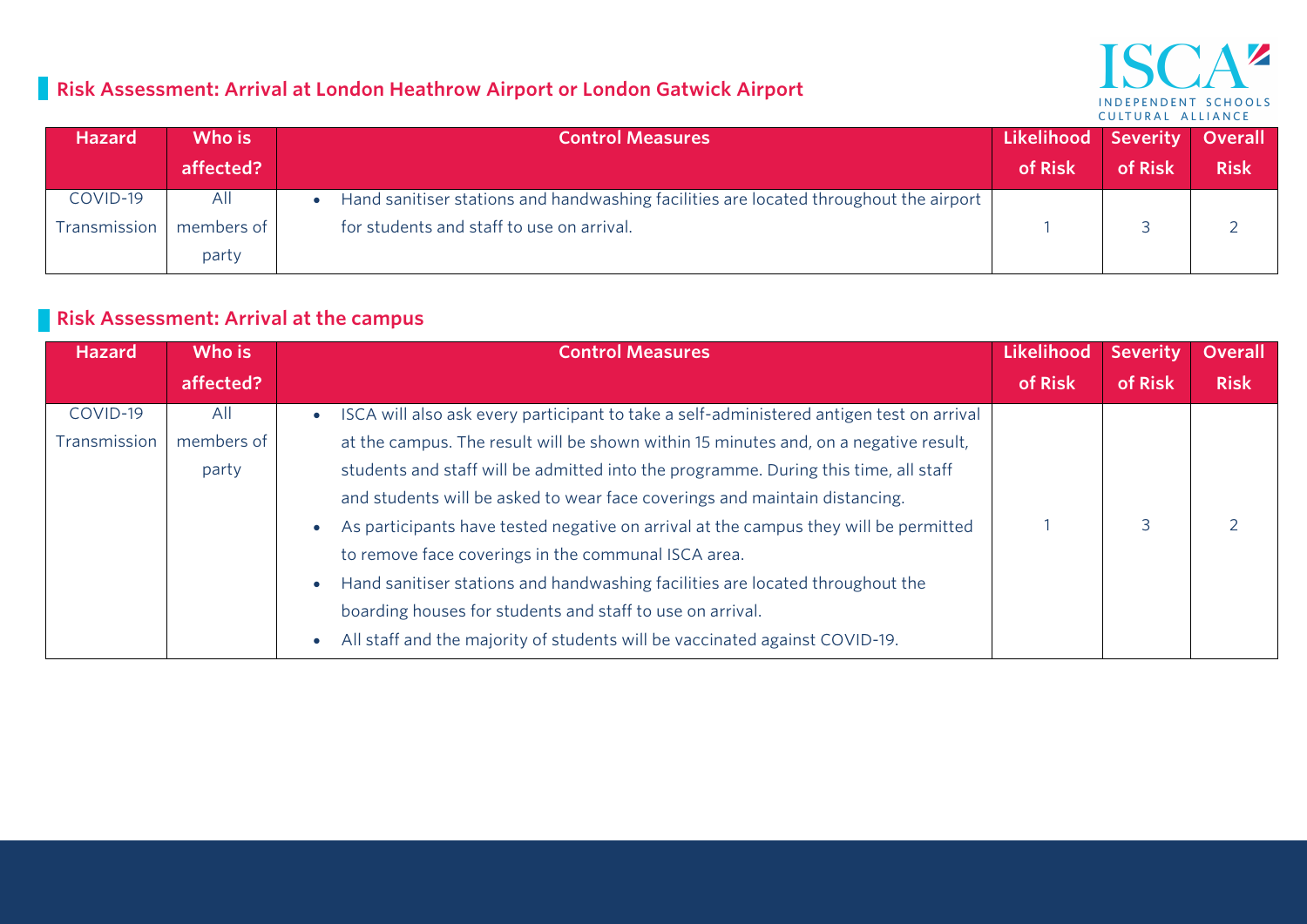

# **Risk Assessment: Accommodation**

| <b>Hazard</b> | Who is      | <b>Control Measures</b>                                                                         | Likelihood | <b>Severity</b> | <b>Overall</b> |
|---------------|-------------|-------------------------------------------------------------------------------------------------|------------|-----------------|----------------|
|               | affected?   |                                                                                                 | of Risk    | of Risk         | <b>Risk</b>    |
| COVID-19      | All members | Enhanced hygiene and environmental cleaning is carried out throughout the                       |            |                 |                |
| Transmission  | of party    | campus. These include:                                                                          |            |                 |                |
| on the        |             | Hand sanitiser stations and handwashing facilities are located throughout<br>$\circ$            |            |                 |                |
| campus        |             | the campus.                                                                                     |            |                 |                |
|               |             | Charterhouse cleaning staff will clean touchpoints and other surfaces<br>$\circ$                |            |                 |                |
|               |             | throughout the day, but as an added measure, ISCA staff will also sanitise                      |            |                 |                |
|               |             | touchpoints and other surfaces twice a day.                                                     |            |                 |                |
|               |             | ISCA precautions include:                                                                       |            |                 |                |
|               |             | ISCA will have our own dedicated space within the campus for dining and activities<br>$\bullet$ |            |                 |                |
|               |             | to minimise contacts with other groups on the campus.                                           |            |                 |                |
|               |             | All students and staff will stay in their own boarding houses to minimise contact               |            | 3               |                |
|               |             | with other guests on campus.                                                                    |            |                 |                |
|               |             | There will be certain areas of the campus which will be out of bounds to all staff              |            |                 |                |
|               |             | and students to minimise contact with other guests on campus.                                   |            |                 |                |
|               |             | ISCA staff and students will be encouraged to wash/sanitise hands for 20 seconds<br>$\bullet$   |            |                 |                |
|               |             | and dry thoroughly. This will always occur when entering/leaving the boarding                   |            |                 |                |
|               |             | houses, before/after eating, before/after activity and after using the toilet.                  |            |                 |                |
|               |             | Doors will be wedged open (other than fire doors), where appropriate to increase                |            |                 |                |
|               |             | fresh air and reduce touchpoints.                                                               |            |                 |                |
|               |             | To increase ventilation, ISCA will partially open doors and windows to provide                  |            |                 |                |
|               |             | ventilation where possible.                                                                     |            |                 |                |
|               |             |                                                                                                 |            |                 |                |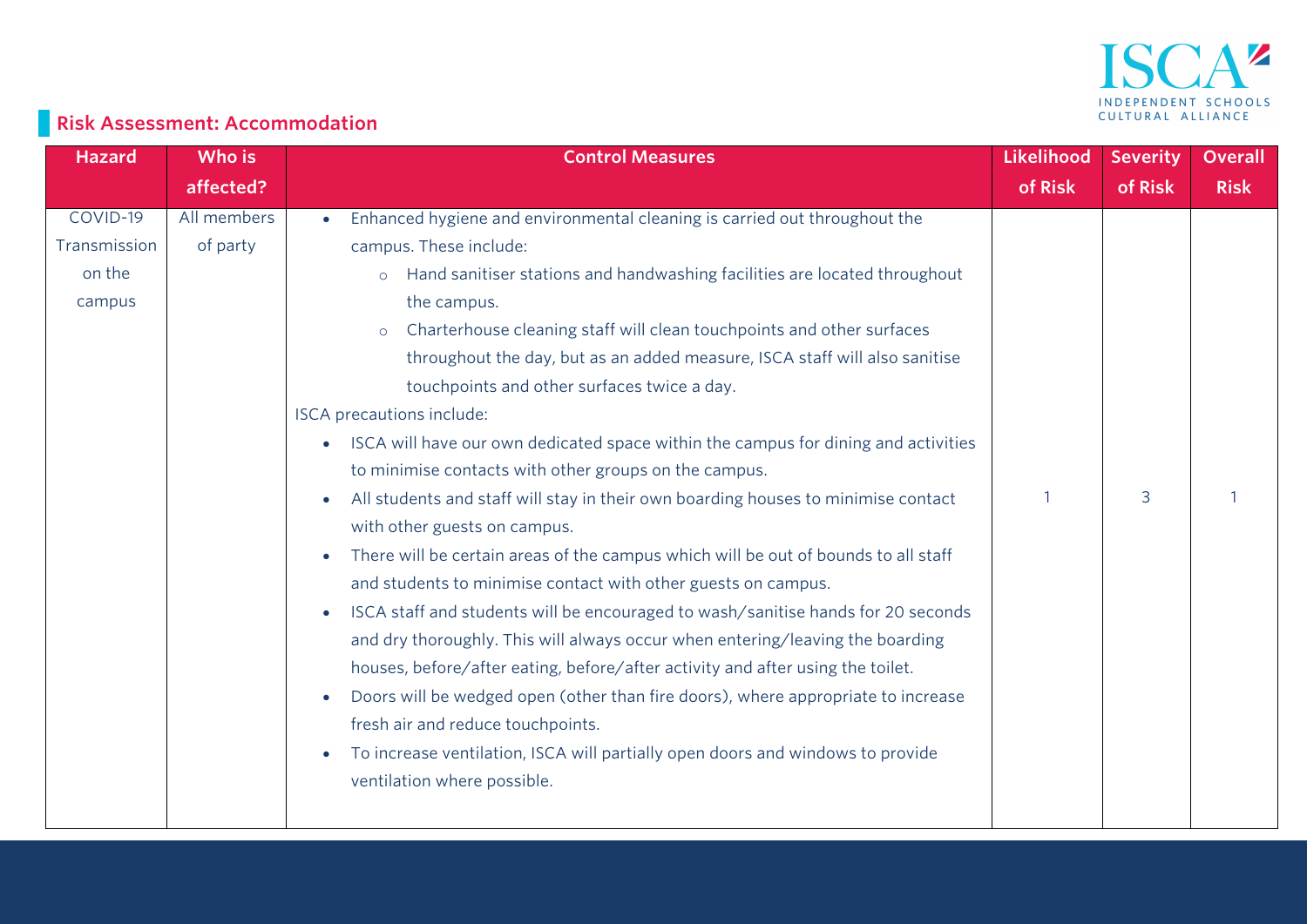

| <b>Hazard</b> | Who is      | <b>Control Measures</b>                                                          | Likelihood Severity |         | Overall     |
|---------------|-------------|----------------------------------------------------------------------------------|---------------------|---------|-------------|
|               | affected?   |                                                                                  | of Risk             | of Risk | <b>Risk</b> |
| COVID-19      | All members | Careful consideration will be given to the layout of the ISCA dedicated space to |                     |         |             |
| Transmission  | of party    | allow for social distancing, if needed.                                          |                     |         |             |
| on campus     |             | Students and staff will be encouraged to use cutlery to eat their meals.         |                     |         |             |
|               |             | Students and staff should not share food.                                        |                     |         |             |
|               |             | All staff and the majority of students will be vaccinated against COVID-19.      |                     |         |             |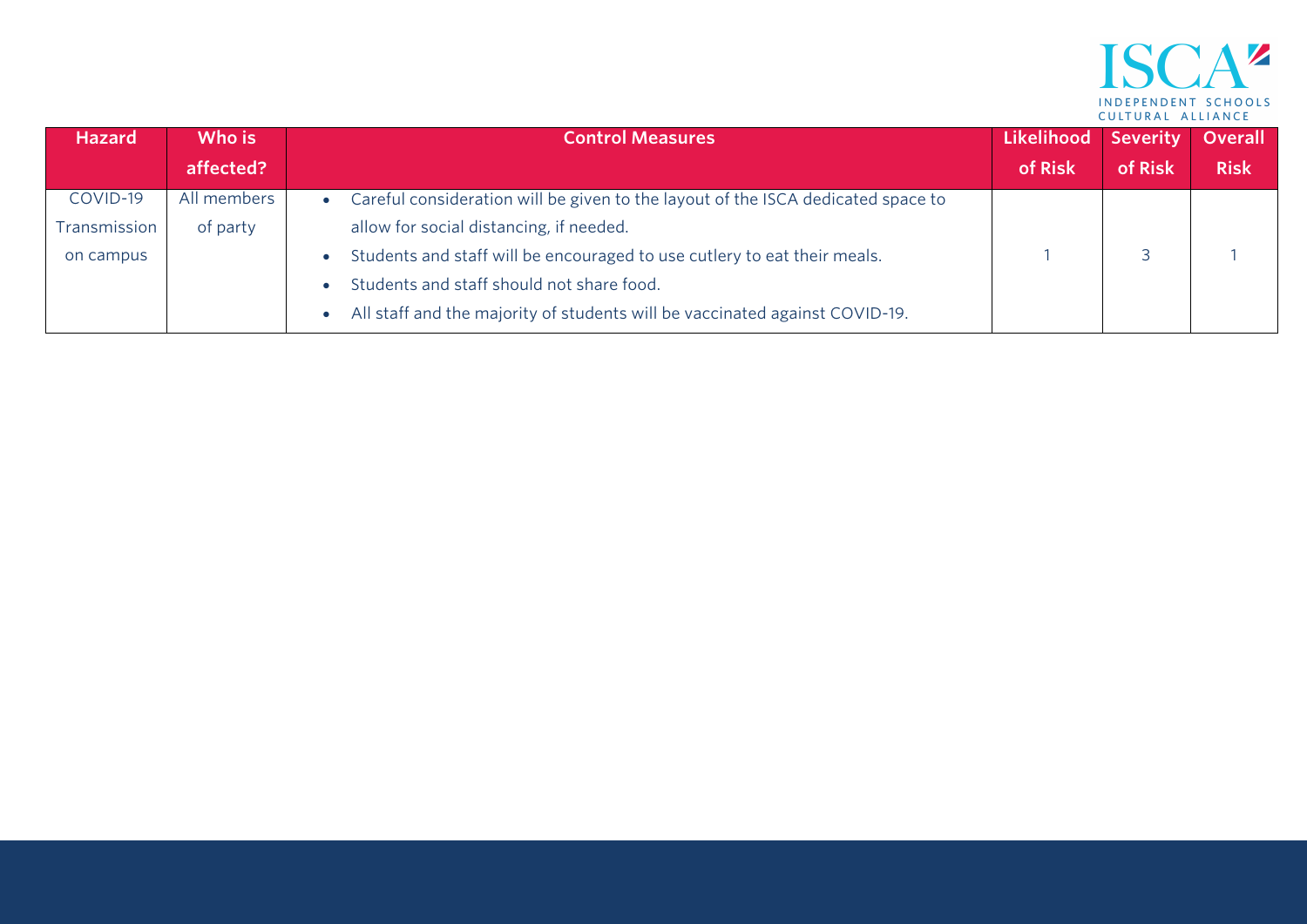## **Risk Assessment: Restaurants and Food Venues**

## ISCA<sup>2</sup> INDEPENDENT SCHOOLS CULTURAL ALLIANCE

| <b>Hazard</b> | Who is      | <b>Control Measures</b>                                                                      | <b>Likelihood</b> | <b>Severity</b> | <b>Overall</b> |
|---------------|-------------|----------------------------------------------------------------------------------------------|-------------------|-----------------|----------------|
|               | affected?   |                                                                                              | of Risk           | of Risk         | <b>Risk</b>    |
| COVID-19      | All members | ISCA staff will supervise lunch options to ensure the venue is not overcrowded.<br>$\bullet$ |                   |                 |                |
| Transmission  | of party    | Students and staff can wear face coverings when entering a restaurant if they                |                   |                 |                |
|               |             | would like, but it is not a necessity.                                                       |                   |                 |                |
|               |             | All students and staff will be encouraged to use hand sanitiser to use when entering         |                   |                 |                |
|               |             | the restaurant, before and after eating at the restaurant and when leaving the               |                   |                 |                |
|               |             | restaurant.                                                                                  |                   |                 |                |
|               |             | All restaurants and food venues have been chosen prior to the programme and                  |                   |                 |                |
|               |             | have been granted the COVID-19 Industry Standard 'We're Good To Go', in                      |                   |                 |                |
|               |             | recognition of following the government and public health guidelines, by ensuring            |                   | 3               | 3              |
|               |             | processes are in place to maintain cleanliness and safety at all times.                      |                   |                 |                |
|               |             | Students and staff will be encouraged to use cutlery to eat their meals.                     |                   |                 |                |
|               |             | Students and staff should not share food.                                                    |                   |                 |                |
|               |             | Packed lunches will be provided when we cannot ensure socially distanced, COVID-             |                   |                 |                |
|               |             | secure food venues.                                                                          |                   |                 |                |
|               |             | Staff will carry appropriate resources to support good personal hygiene (e.g. spare          |                   |                 |                |
|               |             | tissues, hand sanitiser and a waste bag).                                                    |                   |                 |                |
|               |             | All staff and the majority of students will be vaccinated against COVID-19.<br>$\bullet$     |                   |                 |                |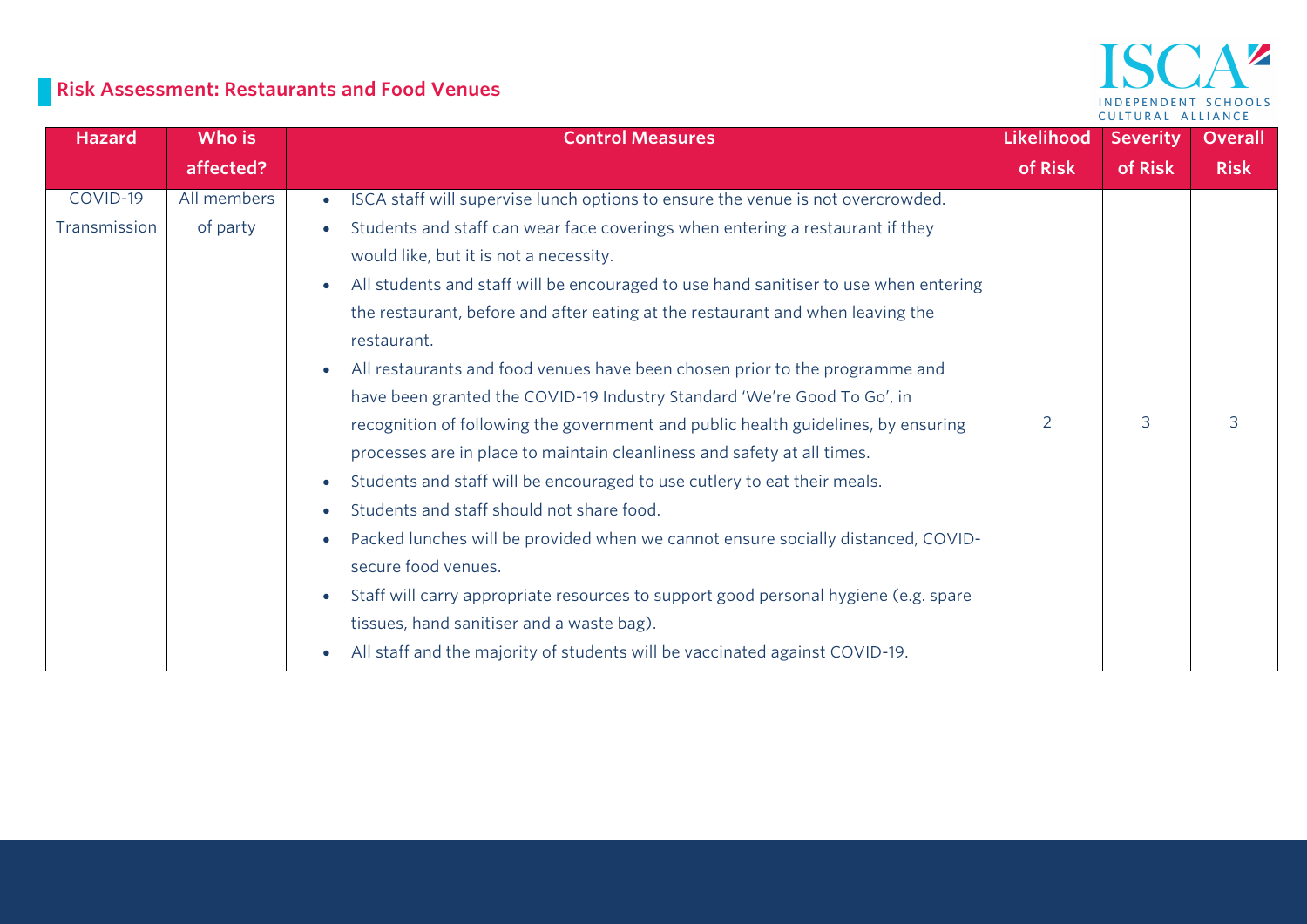# **Risk Assessment: Private Coach Journeys**

#### $\Delta$   $\mathbf{z}$ ISC INDEPENDENT SCHOOLS CULTURAL ALLIANCE

| <b>Hazard</b> | Who is      | <b>Control Measures</b>                                                                          | <b>Likelihood</b> | <b>Severity</b> | <b>Overall</b> |
|---------------|-------------|--------------------------------------------------------------------------------------------------|-------------------|-----------------|----------------|
|               | affected?   |                                                                                                  | of Risk           | of Risk         | <b>Risk</b>    |
| COVID-19      | All members | Our private bus company, Safeguard Coaches, have been accredited as 'We're<br>$\bullet$          |                   |                 |                |
| Transmission  | of party    | Good to Go' by Visit England.                                                                    |                   |                 |                |
|               |             | The driver will have to provide a negative antigen test every morning before they                |                   |                 |                |
|               |             | collect our group.                                                                               |                   |                 |                |
|               |             | The coaches are deep cleaned every day before the start of service, using virucidal              |                   |                 |                |
|               |             | fogging. This process permeates the entire vehicle air-conditioning system to                    |                   |                 |                |
|               |             | reduce the chance of any infection recirculating.                                                |                   |                 |                |
|               |             | Drivers clean touchpoints and exposed surfaces throughout the day.<br>$\bullet$                  |                   |                 |                |
|               |             | All students and staff to wear face coverings on the bus.<br>$\bullet$                           |                   |                 |                |
|               |             | Social distancing is not required on the bus but students and staff should be aware              |                   |                 |                |
|               |             | that it is safer to keep a distance from the bus driver. As a precautionary measure,             |                   | 3               |                |
|               |             | we recommend that 1m+ distancing between driver and ISCA should be observed                      |                   |                 |                |
|               |             | where possible.                                                                                  |                   |                 |                |
|               |             | Hand sanitising is required for everyone on entry and exit of the bus. All students              |                   |                 |                |
|               |             | and staff are encouraged to use hand sanitiser regularly.                                        |                   |                 |                |
|               |             | Drivers, adults and students should follow general hygiene guidance throughout the               |                   |                 |                |
|               |             | journey, in particular during toilet and eating stops.                                           |                   |                 |                |
|               |             | No food or drink to be consumed on the bus, except for water.<br>$\bullet$                       |                   |                 |                |
|               |             | Students will remain seated at all times during transit.<br>$\bullet$                            |                   |                 |                |
|               |             | Staff will carry appropriate resources to support good personal hygiene (e.g. spare<br>$\bullet$ |                   |                 |                |
|               |             | tissues, hand sanitiser and a waste bag).                                                        |                   |                 |                |
|               |             | All staff and the majority of students will be vaccinated against COVID-19.                      |                   |                 |                |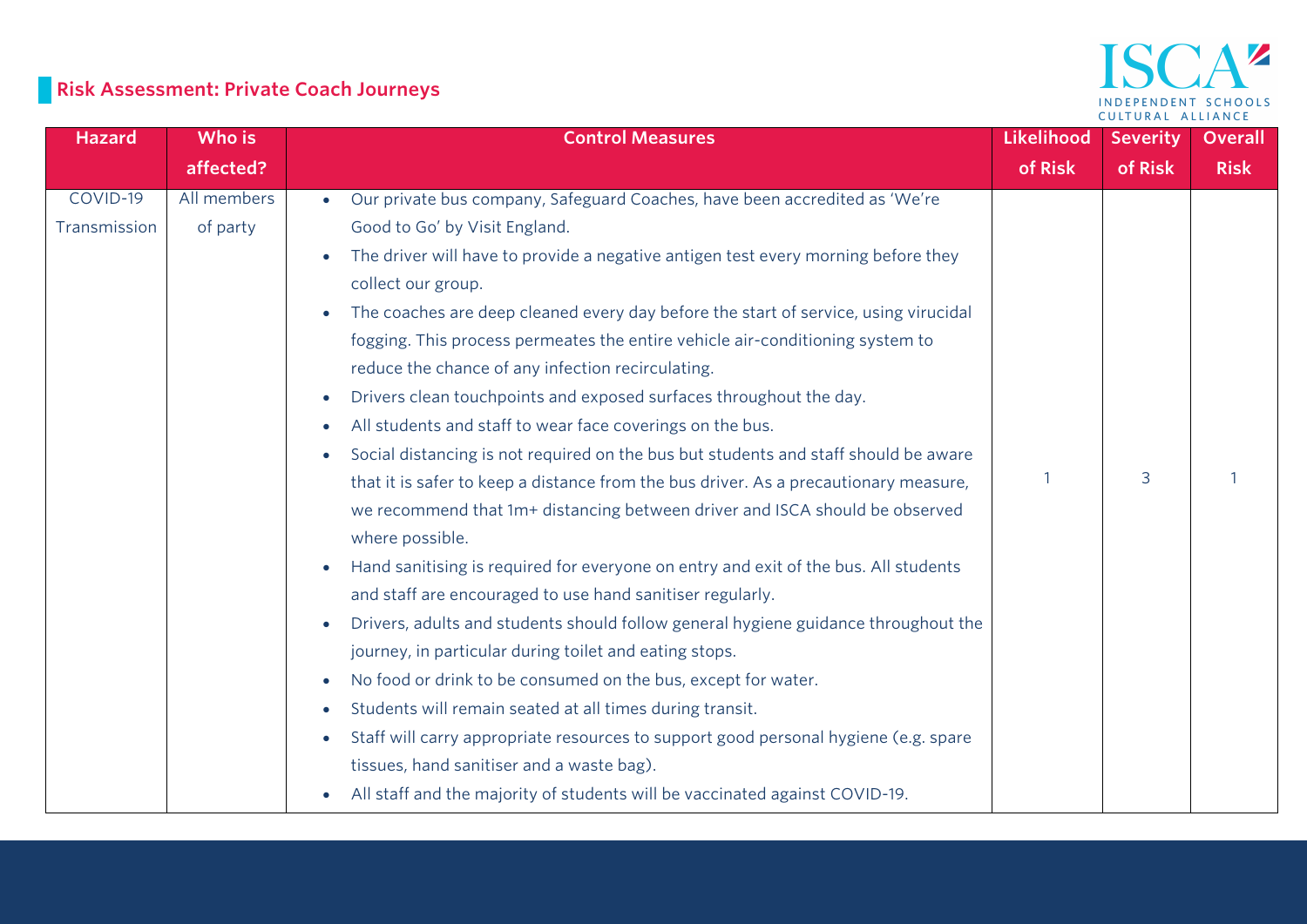# **Risk Assessment: Site Visits & Shops**

#### $\mathbf{A}^{\mathbf{z}}$ **ISC** INDEPENDENT SCHOOLS CULTURAL ALLIANCE

| <b>Hazard</b> | Who is      | <b>Control Measures</b>                                                                        | Likelihood | <b>Severity</b> | <b>Overall</b> |
|---------------|-------------|------------------------------------------------------------------------------------------------|------------|-----------------|----------------|
|               | affected?   |                                                                                                | of Risk    | of Risk         | <b>Risk</b>    |
| COVID-19      | All members | ISCA staff will have the final say on entry to retail outlets, ensuring social distancing      |            |                 |                |
| Transmission  | of party    | can be observed and overcrowding avoided.                                                      |            |                 |                |
|               |             | Students and staff may wear face coverings when walking around an indoor sight                 |            |                 |                |
|               |             | and in all shops if they would like.                                                           |            |                 |                |
|               |             | All students and staff will be encouraged to use hand sanitiser when entering and<br>$\bullet$ |            |                 |                |
|               |             | when leaving the indoor site or shop.                                                          |            |                 |                |
|               |             | Every indoor site and shop we visit has been granted the COVID-19 Industry                     |            |                 |                |
|               |             | Standard 'We're Good To Go', in recognition of following the government and public             |            | 3               |                |
|               |             | health guidelines, by ensuring processes are in place to maintain cleanliness and              |            |                 |                |
|               |             | safety at all times.                                                                           |            |                 |                |
|               |             | Entrance to sites and shops will be staggered to reduce queueing and to maintain               |            |                 |                |
|               |             | social distancing measures.                                                                    |            |                 |                |
|               |             | All students and staff will be encouraged to keep a 2-metre distance from other                |            |                 |                |
|               |             | people in sites and shops.                                                                     |            |                 |                |
|               |             | All staff and the majority of students will be vaccinated against COVID-19.                    |            |                 |                |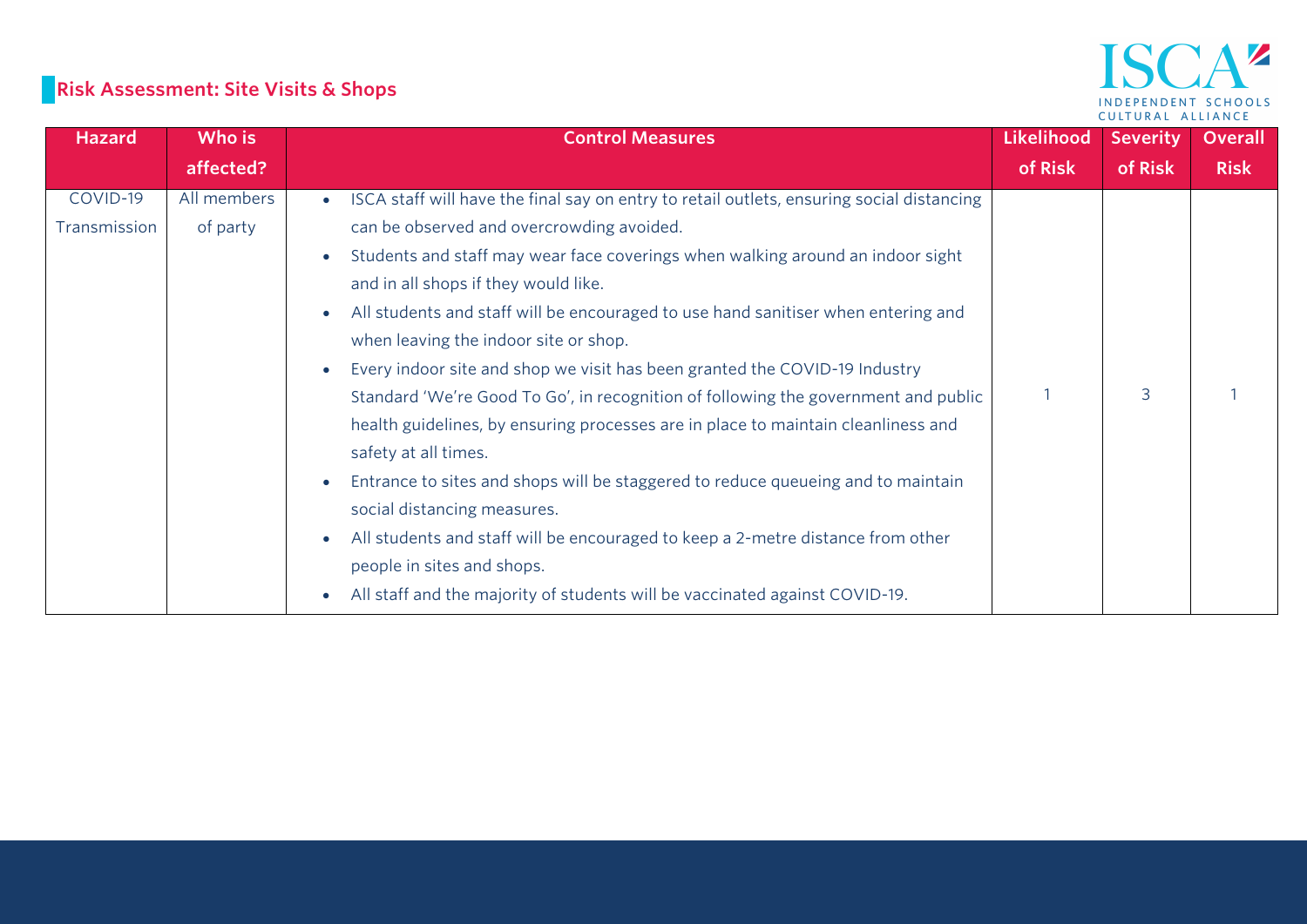#### $\blacktriangle$   $\blacktriangleright$ INDEPENDENT SCHOOLS CULTURAL ALLIANCE

## **Risk Assessment: Wicked Theatre Trip**

| <b>Hazard</b> | Who is      | <b>Control Measures</b>                                                             | Likelihood | <b>Severity</b> | <b>Overall</b> |
|---------------|-------------|-------------------------------------------------------------------------------------|------------|-----------------|----------------|
|               | affected?   |                                                                                     | of Risk    | of Risk         | <b>Risk</b>    |
| COVID-19      | All members | Students and staff may wear face coverings throughout the theatre performance if    |            |                 |                |
| Transmission  | of party    | they would like.                                                                    |            |                 |                |
|               |             | The ISCA group will be sat altogether in one area of the theatre and will encourage |            |                 |                |
|               |             | social distancing with other theatre goers and theatre staff.                       |            |                 |                |
|               |             | ISCA will follow on-the-day guidance around social distancing, appreciating that    |            |                 |                |
|               |             | this could all change at the last minute.                                           |            |                 |                |
|               |             | All students and staff will be encouraged to use their hand sanitiser regularly.    |            |                 |                |
|               |             | All staff and the majority of students will be vaccinated against COVID-19.         |            |                 |                |

## **Risk Assessment: Walking Journey/Trip**

| Hazard       | Who is      | <b>Control Measures</b>                                                            | Likelihood Severity |         | <b>Overall</b> |
|--------------|-------------|------------------------------------------------------------------------------------|---------------------|---------|----------------|
|              | affected?   |                                                                                    | of Risk             | of Risk | <b>Risk</b>    |
| COVID-19     | All members | Students and staff may wear face coverings when entering an indoor location and    |                     |         |                |
| Transmission | of party    | when walking in a busy outdoor location if they would like.                        |                     |         |                |
|              |             | The ISCA Group will be split into smaller groups with designated group leaders for |                     |         |                |
|              |             | each group.                                                                        |                     |         |                |
|              |             | Students must remain with the group at all times.                                  |                     |         |                |
|              |             | All staff and the majority of students will be vaccinated against COVID-19.        |                     |         |                |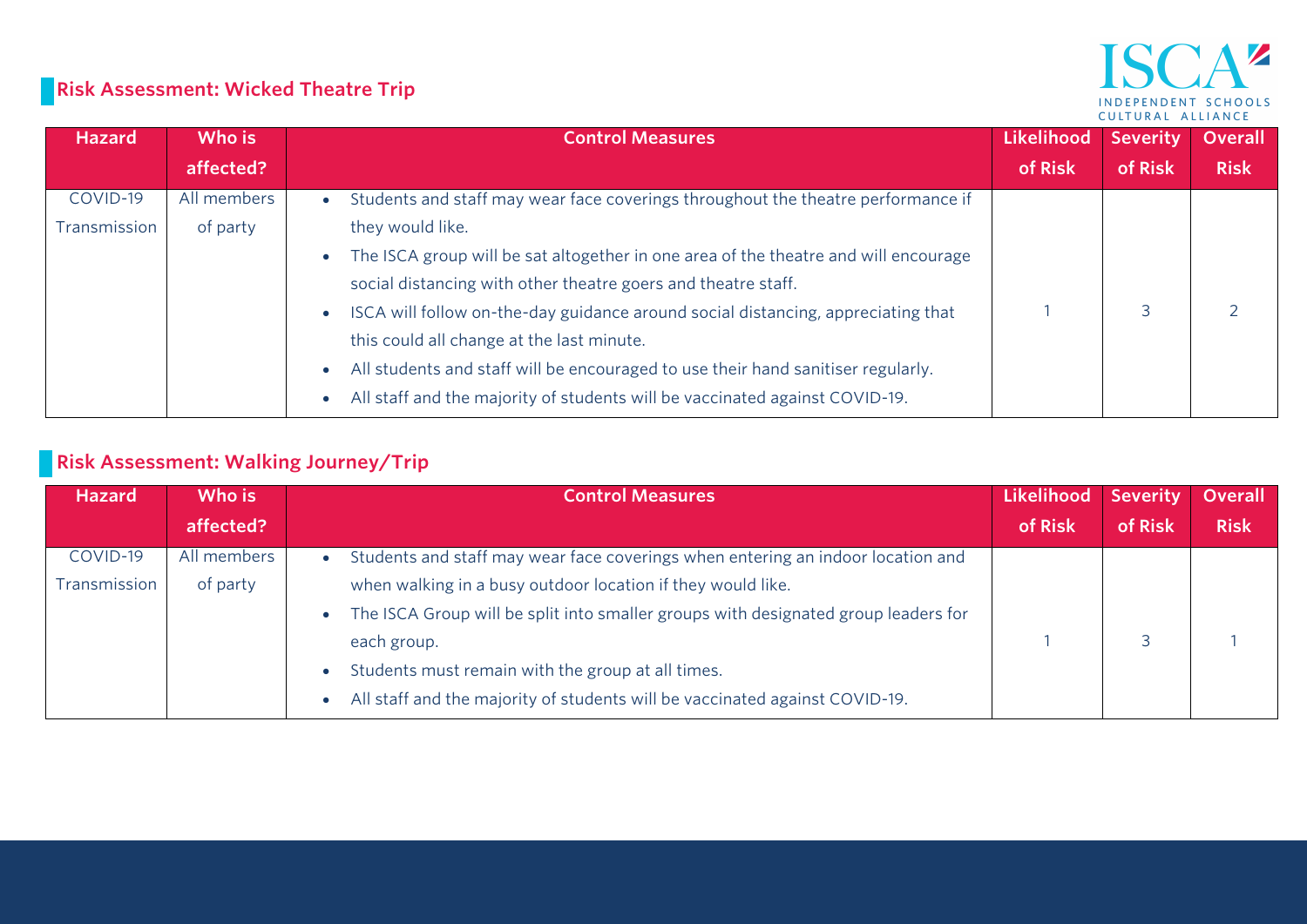

# **Risk Assessment: Public Bathrooms**

| <b>Hazard</b> | Who is      | <b>Control Measures</b>                                                               | Likelihood | <b>Severity</b> | <b>Overall</b> |
|---------------|-------------|---------------------------------------------------------------------------------------|------------|-----------------|----------------|
|               | affected?   |                                                                                       | of Risk    | of Risk         | <b>Risk</b>    |
| COVID-19      | All members | All students and staff may wear face coverings when entering a public bathroom if     |            |                 |                |
| Transmission  | of party    | they would like.                                                                      |            |                 |                |
|               |             | All students and staff will be encouraged to wash their hands thoroughly for at least |            |                 |                |
|               |             | 20 seconds with soap and water after going to the bathroom.                           |            |                 |                |
|               |             | All students and staff will be encouraged to use hand sanitiser when entering and     |            |                 |                |
|               |             | when leaving the bathroom.                                                            |            |                 |                |
|               |             | Staff will carry appropriate resources to support good personal hygiene (e.g. spare   |            |                 |                |
|               |             | tissues, hand sanitiser and a waste bag).                                             |            |                 |                |
|               |             | All staff and the majority of students will be vaccinated against COVID-19.           |            |                 |                |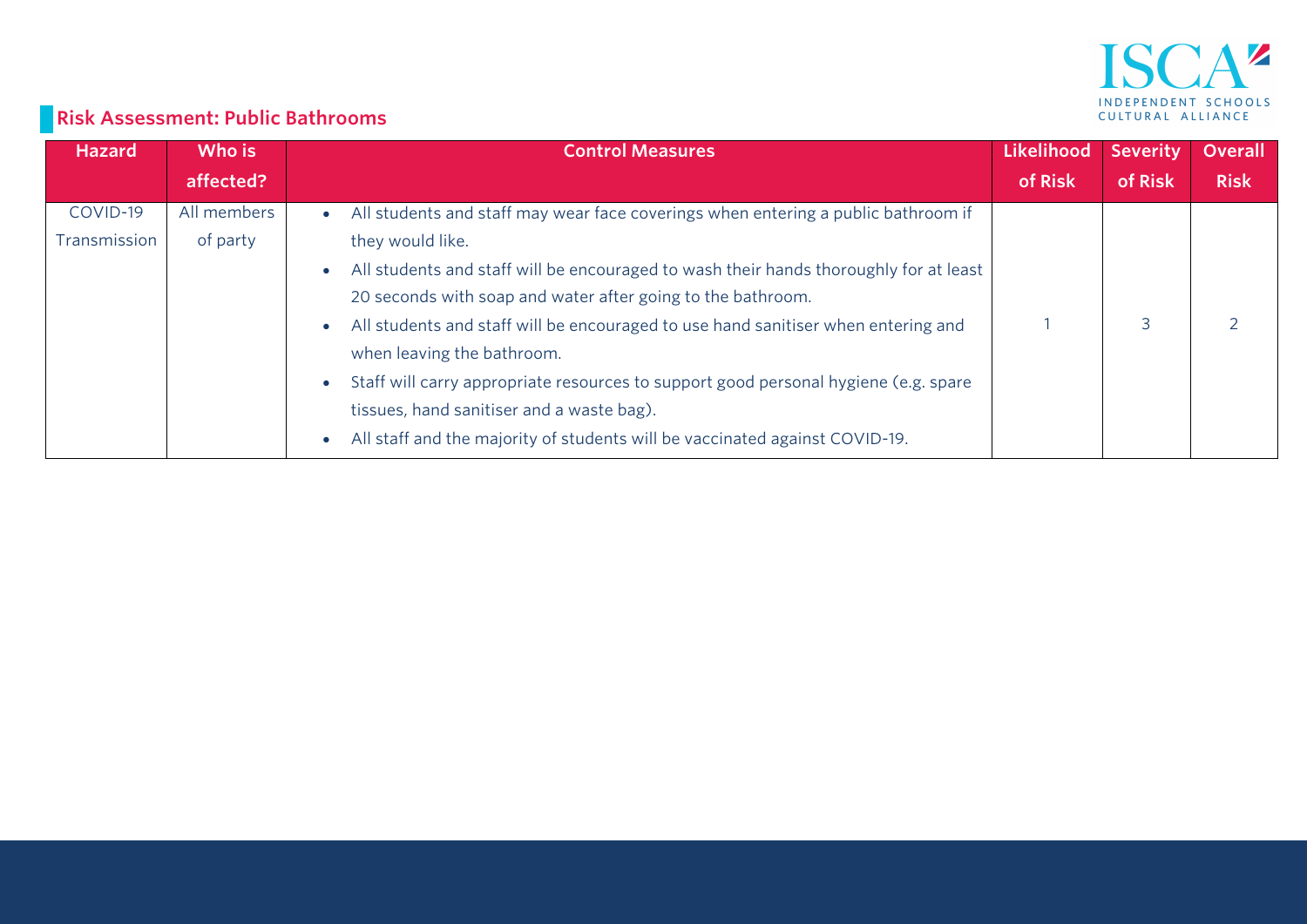## **Risk Assessment: COVID-19 Transmission within the ISCA Group**



| <b>Hazard</b> | Who is      | <b>Control Measures</b>                                                                                                                                                                                                                                                                                                                       | <b>Likelihood</b> | <b>Severity</b> | <b>Overall</b> |
|---------------|-------------|-----------------------------------------------------------------------------------------------------------------------------------------------------------------------------------------------------------------------------------------------------------------------------------------------------------------------------------------------|-------------------|-----------------|----------------|
|               | affected?   |                                                                                                                                                                                                                                                                                                                                               | of Risk           | of Risk         | <b>Risk</b>    |
| COVID-19      | All members | ISCA have implemented measures to ensure all participants arrive onto the programme                                                                                                                                                                                                                                                           |                   |                 |                |
| Transmission  | of party    | without being infectious with COVID-19:                                                                                                                                                                                                                                                                                                       |                   |                 |                |
|               |             | Nearer the time of departure, ISCA may recommend that each participant takes a<br>$\bullet$<br>self-administered antigen test before arriving at the airport. This may be required<br>for participants who are transiting through certain countries.<br>All participants will take a self-administered antigen test on arrival at the campus, |                   |                 |                |
|               |             | before entering the ISCA Bubble with a negative result.                                                                                                                                                                                                                                                                                       |                   |                 |                |
|               |             |                                                                                                                                                                                                                                                                                                                                               |                   | 3               | $\overline{2}$ |
|               |             | ISCA have implemented the following measures to ensure that the risk of transmission is                                                                                                                                                                                                                                                       |                   |                 |                |
|               |             | reduced in the event that a participant tests positive during the programme:                                                                                                                                                                                                                                                                  |                   |                 |                |
|               |             | Hand sanitiser stations and handwashing facilities are located throughout the<br>$\bullet$                                                                                                                                                                                                                                                    |                   |                 |                |
|               |             | campus for students and staff to use throughout the programme.                                                                                                                                                                                                                                                                                |                   |                 |                |
|               |             | Staff and students may wear face coverings throughout the programme if they<br>$\bullet$                                                                                                                                                                                                                                                      |                   |                 |                |
|               |             | would like.                                                                                                                                                                                                                                                                                                                                   |                   |                 |                |
|               |             | All staff and the majority of students will be vaccinated against COVID-19.                                                                                                                                                                                                                                                                   |                   |                 |                |
| COVID-19      | All members | Everyone should be vigilant for the symptoms of COVID-19, and to understand what<br>$\bullet$                                                                                                                                                                                                                                                 |                   |                 |                |
| Transmission  | of party    | actions they should take if someone develops them, either on campus or off                                                                                                                                                                                                                                                                    |                   |                 |                |
| - Symptom     |             | campus.                                                                                                                                                                                                                                                                                                                                       |                   |                 |                |
| Vigilance     |             | Daily symptom surveillance (asking the questions) with low threshold for isolation<br>and testing will be implemented.                                                                                                                                                                                                                        |                   |                 |                |
|               |             | The most common symptoms (taking into account the new Omicron variant) are:<br>$\bullet$<br>o New continuous cough                                                                                                                                                                                                                            |                   |                 |                |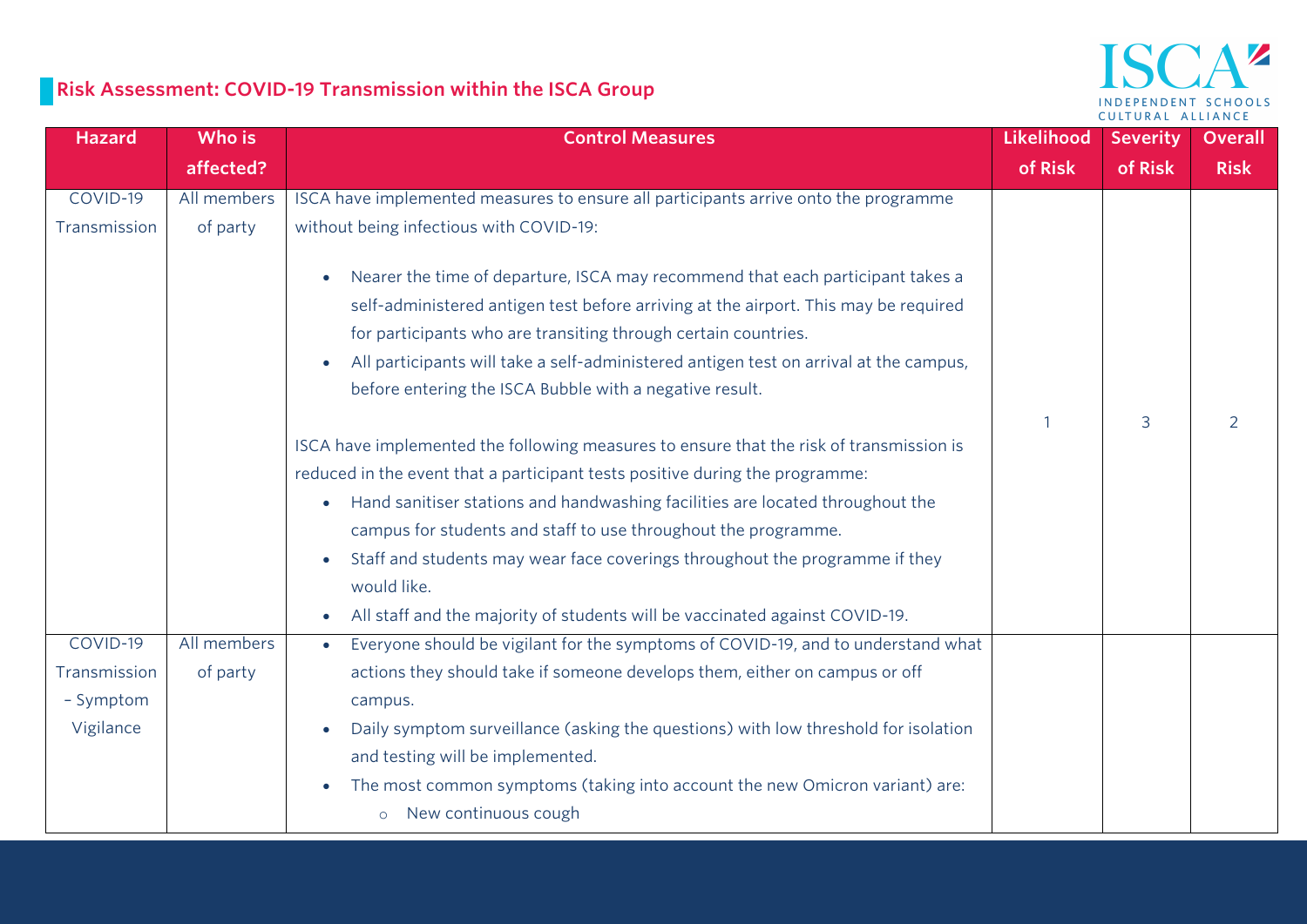

| Sore throat<br>$\circ$                                                                  |   |                |
|-----------------------------------------------------------------------------------------|---|----------------|
| Runny nose<br>$\Omega$                                                                  |   |                |
| Fever/high temperature<br>$\circ$                                                       |   |                |
| Loss of, or change in, sense of smell or taste (anosmia)<br>$\circ$                     |   |                |
| Guiding principles to support the response to COVID-19 symptoms:<br>$\bullet$           |   |                |
| Everyone will be encouraged to inform a member of ISCA staff if they feel<br>$\circ$    |   |                |
| unwell with symptoms of COVID-19.                                                       |   |                |
| Physical distancing is maintained - 2m plus wherever possible.<br>$\circ$               |   |                |
| The symptomatic person will wear a face covering wherever possible.<br>$\circ$          |   |                |
| Those displaying symptoms should avoid touching people, surfaces and<br>$\Omega$        |   |                |
| objects and be advised to cover their mouth and nose with a disposable                  |   |                |
| tissue when they cough or sneeze, and then put the tissue in the bin.                   | 3 | $\overline{2}$ |
| A member of staff will be available to support an affected individual where<br>$\circ$  |   |                |
| required.                                                                               |   |                |
| Staff will liaise to find somewhere safe for a symptomatic person to sit<br>$\circ$     |   |                |
| which is at least 2 metres away from other people.                                      |   |                |
| If on campus, a separate bathroom will be designated for the individual to<br>$\circ$   |   |                |
| use.                                                                                    |   |                |
| Individuals should wash their hands thoroughly and with soap for at least 20<br>$\circ$ |   |                |
| seconds after any contact with someone who is unwell.                                   |   |                |
| An antigen test will be administered to an individual who presents COVID-19             |   |                |
| symptoms. In the event of a positive result our case outbreak and management            |   |                |
| plan will be implemented.                                                               |   |                |
|                                                                                         |   |                |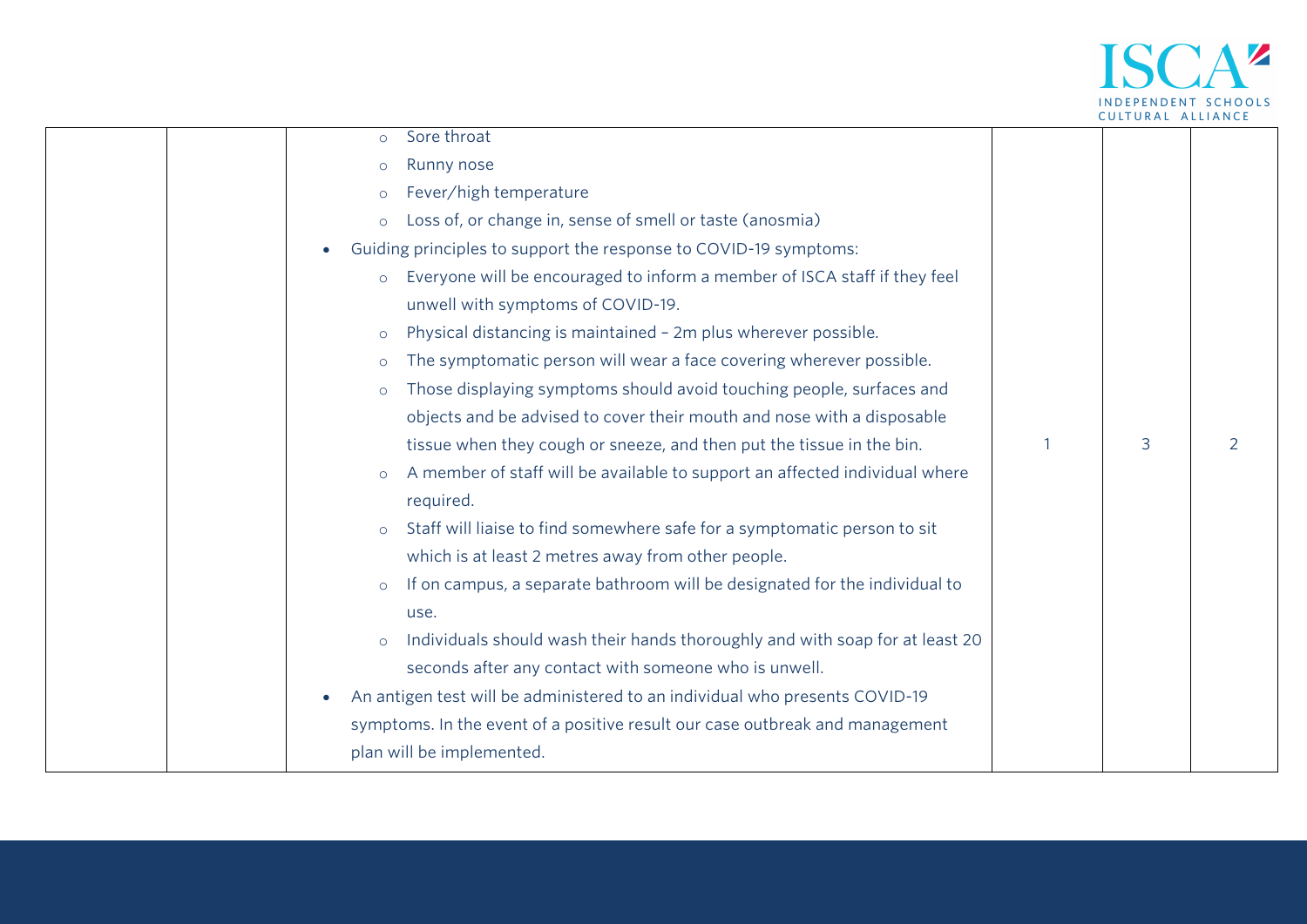## ISCA<sup>2</sup> INDEPENDENT SCHOOLS CULTURAL ALLIANCE

# **Risk Assessment: Medical Emergencies**

| <b>Hazard</b> | Who is      | <b>Control Measures</b>                                                                            | Likelihood   | <b>Severity</b> | <b>Overall</b> |
|---------------|-------------|----------------------------------------------------------------------------------------------------|--------------|-----------------|----------------|
|               | affected?   |                                                                                                    | of Risk      | of Risk         | <b>Risk</b>    |
| COVID-19      | All members | First aiders should still consider the precautions set out in this guidance to reduce              |              |                 |                |
| Transmission  | of party    | the risk of COVID-19 infection.                                                                    |              |                 |                |
| - Guidance    |             | PPE should be worn if at all possible.<br>$\bullet$                                                |              |                 |                |
| for First     |             | Try to assist at a safe distance from the casualty as much as you can. Minimise the<br>$\bullet$   |              |                 |                |
| Aiders        |             | time you share a breathing zone.                                                                   |              |                 |                |
|               |             | Although treating the casualty properly should be your first concern, you should                   | $\mathbf{1}$ | 3               |                |
|               |             | instruct them to do things for you if they are capable.                                            |              |                 |                |
|               |             | Remember the 3P model - Preserve Life, Prevent Worsening, Promote Recovery.                        |              |                 |                |
|               |             | Staff must never move between students in PPE or wear PPE moving around the                        |              |                 |                |
|               |             | campus.                                                                                            |              |                 |                |
|               |             | You should minimise the time you share a breathing zone with the casualty and                      |              |                 |                |
|               |             | direct them to do things for you where possible.                                                   |              |                 |                |
| COVID-19      | All members | Call 999 immediately - tell the call handler if the patient has any COVID-19<br>$\bullet$          |              |                 |                |
| Transmission  | of party    | symptoms                                                                                           |              |                 |                |
| $-CPR$        |             | Ask for help. If a portable defibrillator is available, ask for it.<br>$\bullet$                   |              |                 |                |
|               |             | Before starting CPR, use a cloth or towel to cover the patient's mouth and nose. This<br>$\bullet$ |              |                 |                |
|               |             | should minimise the risk of transmission while still permitting breathing to restart               |              |                 |                |
|               |             | following successful resuscitation.                                                                | $\mathbf{1}$ | $\overline{4}$  |                |
|               |             | If available, you should use:                                                                      |              |                 |                |
|               |             | A fluid-repellent surgical mask<br>$\circ$                                                         |              |                 |                |
|               |             | Disposable gloves<br>$\circ$                                                                       |              |                 |                |
|               |             | Eye protection<br>$\circ$                                                                          |              |                 |                |
|               |             | Apron or other suitable covering<br>$\circ$                                                        |              |                 |                |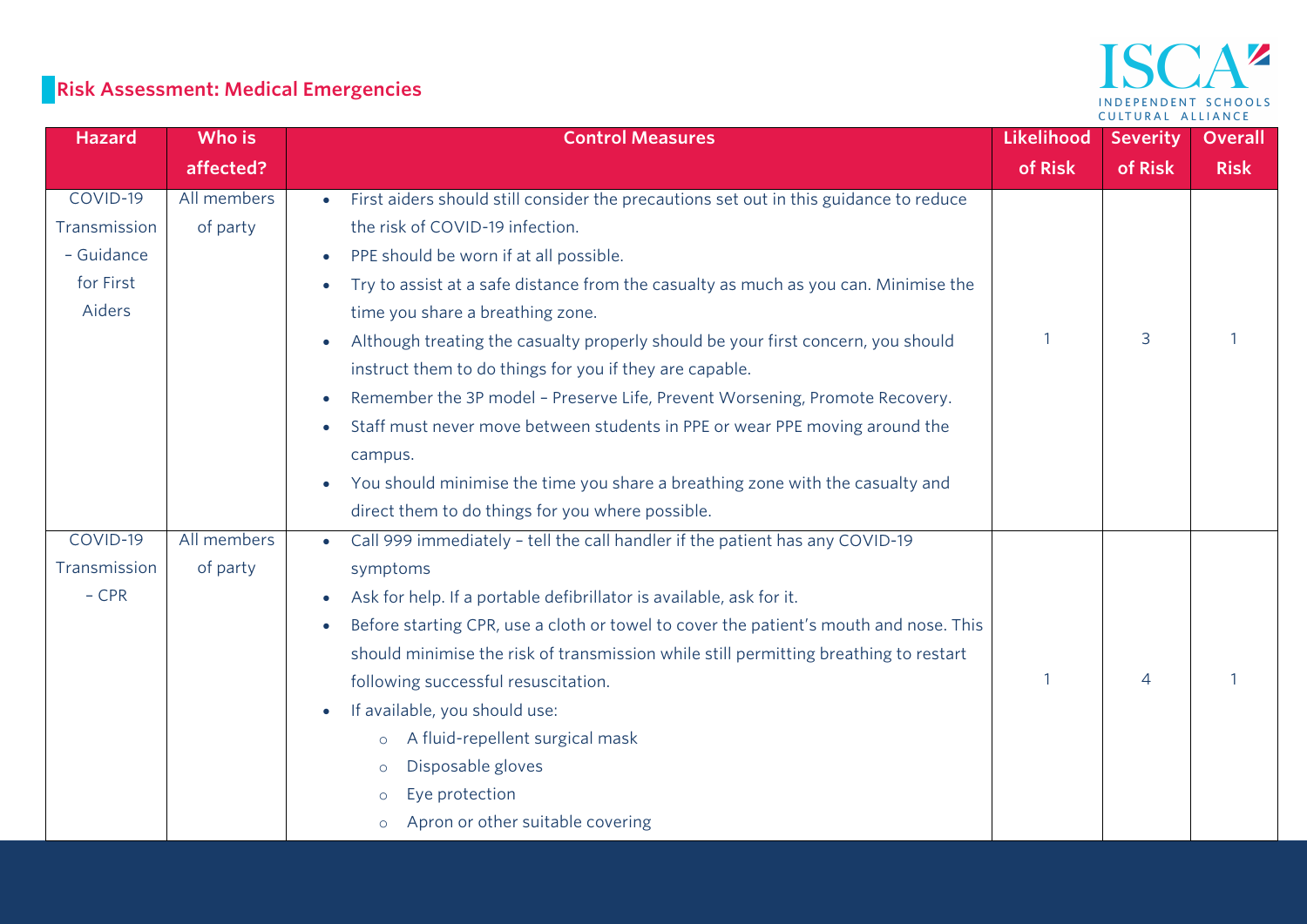

|               |             | o Only deliver CPR by chest compressions and use a defibrillator (if available)   |  |  |
|---------------|-------------|-----------------------------------------------------------------------------------|--|--|
|               |             | - don't do rescue breaths                                                         |  |  |
| COVID-19      | All members | Make sure you discard disposable items safely and clean reusable ones thoroughly. |  |  |
| Transmission  | of party    | Wash your hands thoroughly with soap and water or an alcohol-based hand           |  |  |
| - After       |             | sanitiser as soon as possible.                                                    |  |  |
| delivering    |             | Staff must never go between students in PPE or wear PPE moving around the         |  |  |
| any first aid |             | campus.                                                                           |  |  |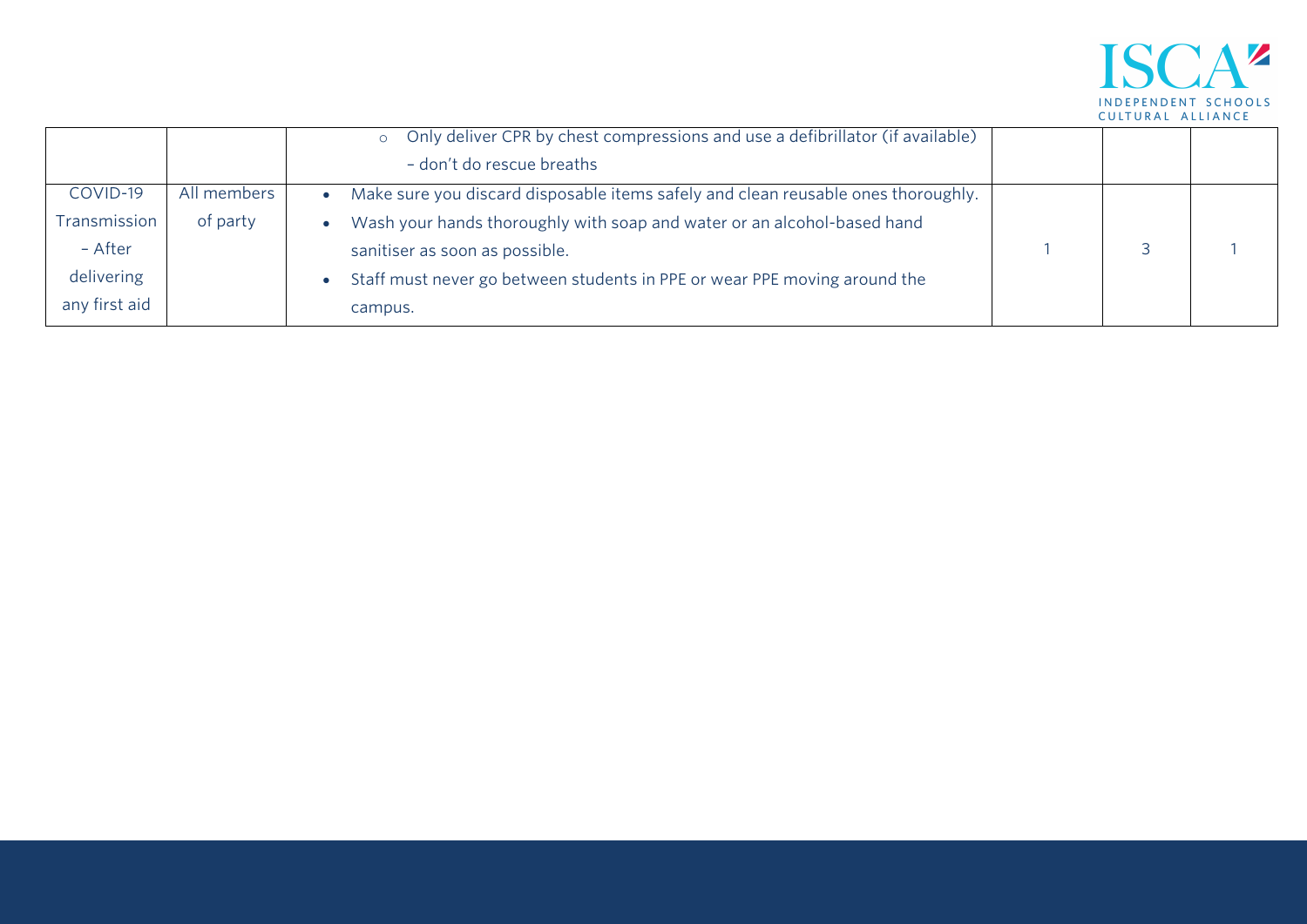#### **Case Outbreak and Management**



In the event of a positive case of COVID-19, ISCA will take the following measures.

For the individual who has tested positive:

- Any suspected cases will immediately be isolated from others within the group. Under current UK guidance, the person who tests positive does not have to isolate on the onset of symptoms. At ISCA, we will isolate students for a minimum of 3 days.
- The individual affected will be designated a single room, toilet and non-shared facilities. If the individual is already in a single room which can be isolated from their group, it will not be necessary to move them.
- Two members of ISCA staff, wearing PPE, will check up on the individual throughout the day and will provide them with food and drink. These members of staff will also be able to assist the participant with entertainment options, health advice and accessing online learning (if required).
- The mental health and wellbeing of our students is a priority. With this in mind, ISCA will provide a number of activities for individuals to do whilst isolating, including ensuring the individual has access to their school's online learning; reading books; watching films; and playing board games. If they feel up to it, the student will also be allowed to go for a walk each day on the campus with a member of staff. They will not be in contact with anyone else on these daily walks.
- ISCA will monitor physical symptoms and contact the parent / guardian to discuss the medical management of symptoms and prescription of overthe-counter medication (paracetamol and ibuprofen) if required. ISCA has a remote Doctor on call 24/7 in the event of more severe symptoms developing and will take further steps as required.
- In the event of a family member wishing to fly over to England to look after their child, ISCA will help facilitate this.
- If a student contracts COVID-19 at the end of the programme, flights home will be rebooked for the individual once their 3-day isolation is over.
- Luke and Freya Liddle will organise alternative accommodation if the 3-day isolation period occurs at the end of the programme and will look after the individual.

Measures for the rest of the group after a positive case:

- Cleaning staff will clean the area in which the suspected/confirmed case has been and clean any shared facilities.
- If the participant who tests positive was sharing a room with another participant they will be required to take twice daily tests. This reflects the fact that they are at a greater risk of contracting COVID-19 due to close proximity.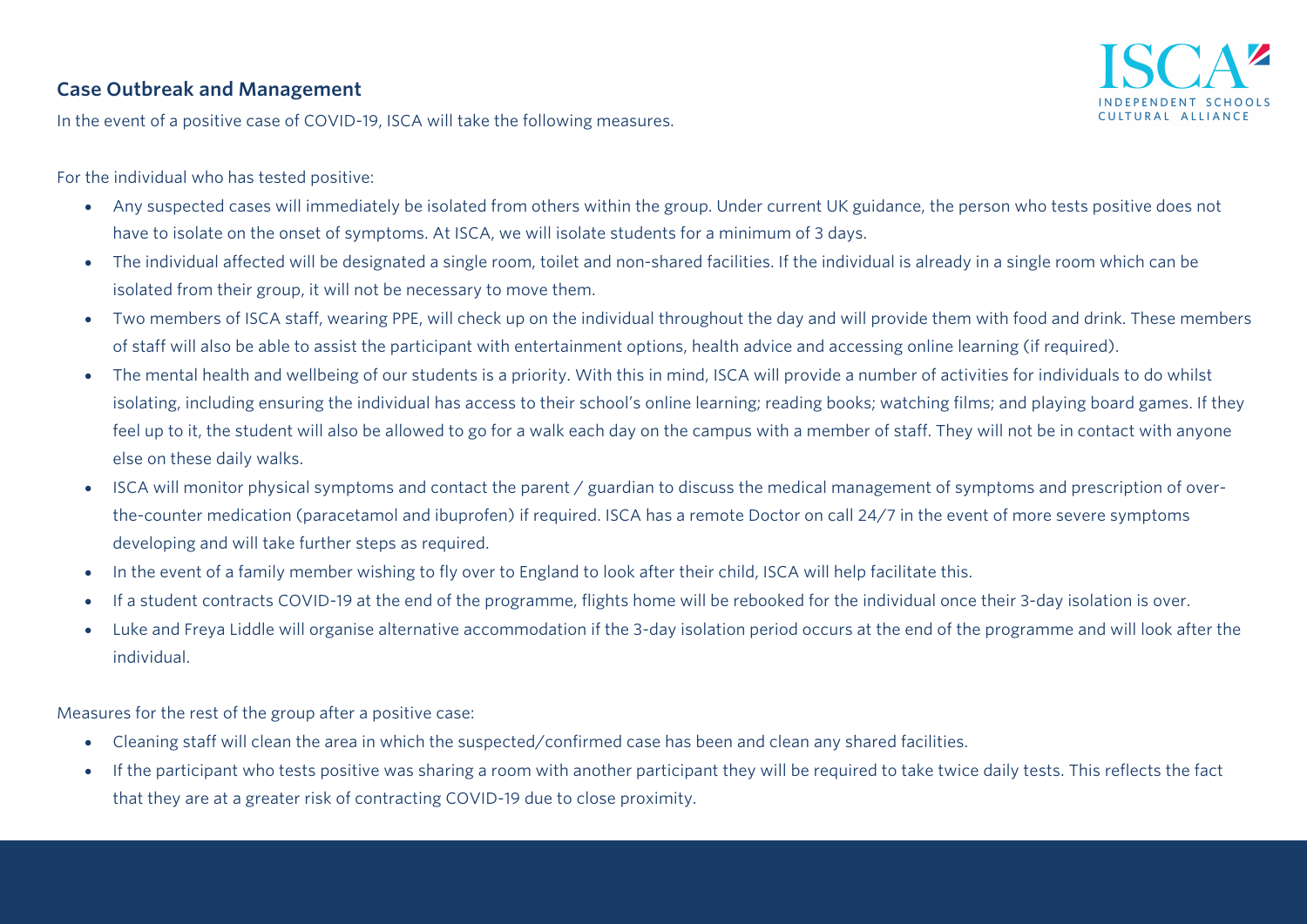#### **Implementation of Further Restrictions**



#### **Lockdown Plan**

In the event of the British government imposing a lockdown during our trip, ISCA will communicate two options to parents (depending on timing of any such announcement):

III TIIRAI AIII ANCI

- 1. We can follow the timeline of the trip but focus on activities that remain open and accessible.
- 2. Arrange immediate transport home.

Remaining on the trip / awaiting return flight to home country:

- An amended programme that does not rely on sites being open has been created, with a 'Plan B' for each of our days in London. This includes touring sites that require outdoor only exploration, such as The Cotswolds, beach visits and trips to national parks.
- Our coach company, Safeguard Coaches, will transport our group to and from places (as planned) as they will remain operational as a transport provider in the event of a lockdown. A 50% capacity limit will be imposed on coaches, meaning we will use a larger coach for our group.
- The campus will remain open and students and staff will be able to socialise in the ISCA boarding houses with food and drink available.
- ISCA will provide a number of activities for everyone to get involved in.

Returning participants to their home country:

- 1. Our Travel Director will change flights for students to be able to return home at an earlier date.
- 2. Safeguard Coaches, the private bus company ISCA will use, will get everyone to the airport safely without the need to use public transport.